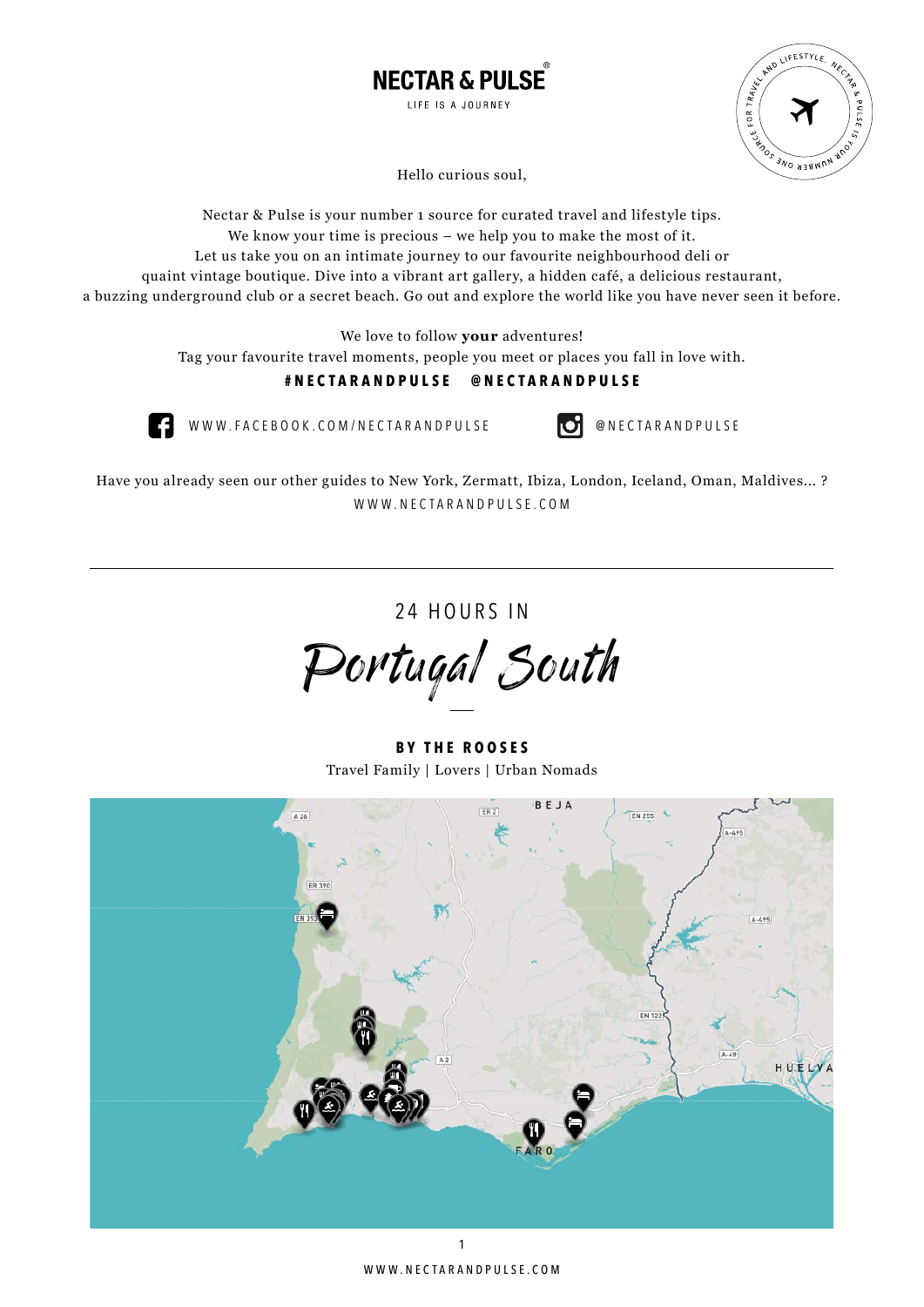### **OUR PERFECT 24 HOURS IN THE SOUTH OF PORTUGAL**

Our youngest son Victor is six months old now. The past half year has been magical and beautiful but also intense and exhausting in many ways. Having two little ones is demanding so it's time for the first family holiday as the four of us!

We decide on Portugal, a road trip from Faro (Algarve) to Lisbon to be precise, with some stops in between. The flight from Munich is only three hours long (which turns out to be just the right length for a first time flight with two little ones), the ocean and cliff line is beautiful and we have a long list of great spots to visit, collected over the years by our Local Soulmates. Furthermore, Portugal is very kids-friendly: no matter where you go – restaurants, cafés, hotels – they all welcome you and your little ones with a big smile and an easygoing attitude, which is a great relief for parents.

We get up at four in the morning in Munich (not my time of day at all... note to self: never again book a flight this early) and catch the first flight to Faro. Victor's first flight goes well and as we unboard the plane we can already smell the invigorating ocean air and feel the morning sun on our skin. If you want to grab something to eat in Faro, go to **Adega Nova**. For us however, it's off to pick up our rental car right away and head to **Praia da Marinha** – a beach known for its picturesque high cliffs, beautiful water and lovely bays. We have breakfast on the way at **Helydoce Padaria** in Lagoa, an authentic spot where locals and tourists meet and enjoy some Pastéis de Nata, espresso and fresh orange juice. At Praia da Marinha you have three areas, the first of which is a wonderful beach that is easily reachable, even with kids, via a staircase to the left of the parking lot (this beach also has a snack bar, which is a plus for the whole family). The two other beach areas are just as stunning, although a little more difficult to reach. From the parking lot you can also set out on a cliff hike to **Nossa Senhora da Rocha** or **Carvoeiro**. You will find signs along the way showing you where to go. After sunbathing, building sand castles, snorkelling, etc., we head to our Boutique Hotel where we'll stay the next few days: **Casa Arte**, near Lagos. We relax and go for a swim in the pool, have a chat with the owner Sarah and afterwards I do some yoga in the garden. Later, we drive to Lagos for dinner. Some restaurants worth eating at are: **Tasca do Kiko** for tapas especially, **Chico Ze** for fish, **O Cantinho do Mar**, **Chachoa Restaurant**, and **Restaurante dos Artistas**.

Day trips we recommend:

You can make an excursion to the small village **Monchique**. On the way you can stop at **Café Rouxinol** for a bit of raspberry pie or maybe even lunch. In Monchique you should eat at R**estaurante O Luar da Foia** or **O Poço da Serra** if you fancy some wild boar.

You could drive to Silves, in which case you should eat at **Barradas** or **O Rui**.

Or make a trip to Burgau and eat at our friends Iris and Marco's place, the **Burgau Beach Bar**, which is the only beachside restaurant there. Very relaxing because your kids can play at the beach while you have a drink on the terrace.

Some other nearby hotels worth mentioning are **Casa Modesta** and **Fazenda Nova**.

Favorite beaches around Lagos: **Dona Ana**, **Praia Do Camilo**, **Porto Mos**, **Meia Praia** (lots of shellfish here!). And around Faro: **Praia da Rocha** in Portimao, **Praia de Benagil** in Lagoa.

After our stay in the South we head on a little further to the Northwest and stay at **Casas da Cerca**. Read our second Portugal guide, in which we show you the West Coast.

Enjoy exploring, The Rooses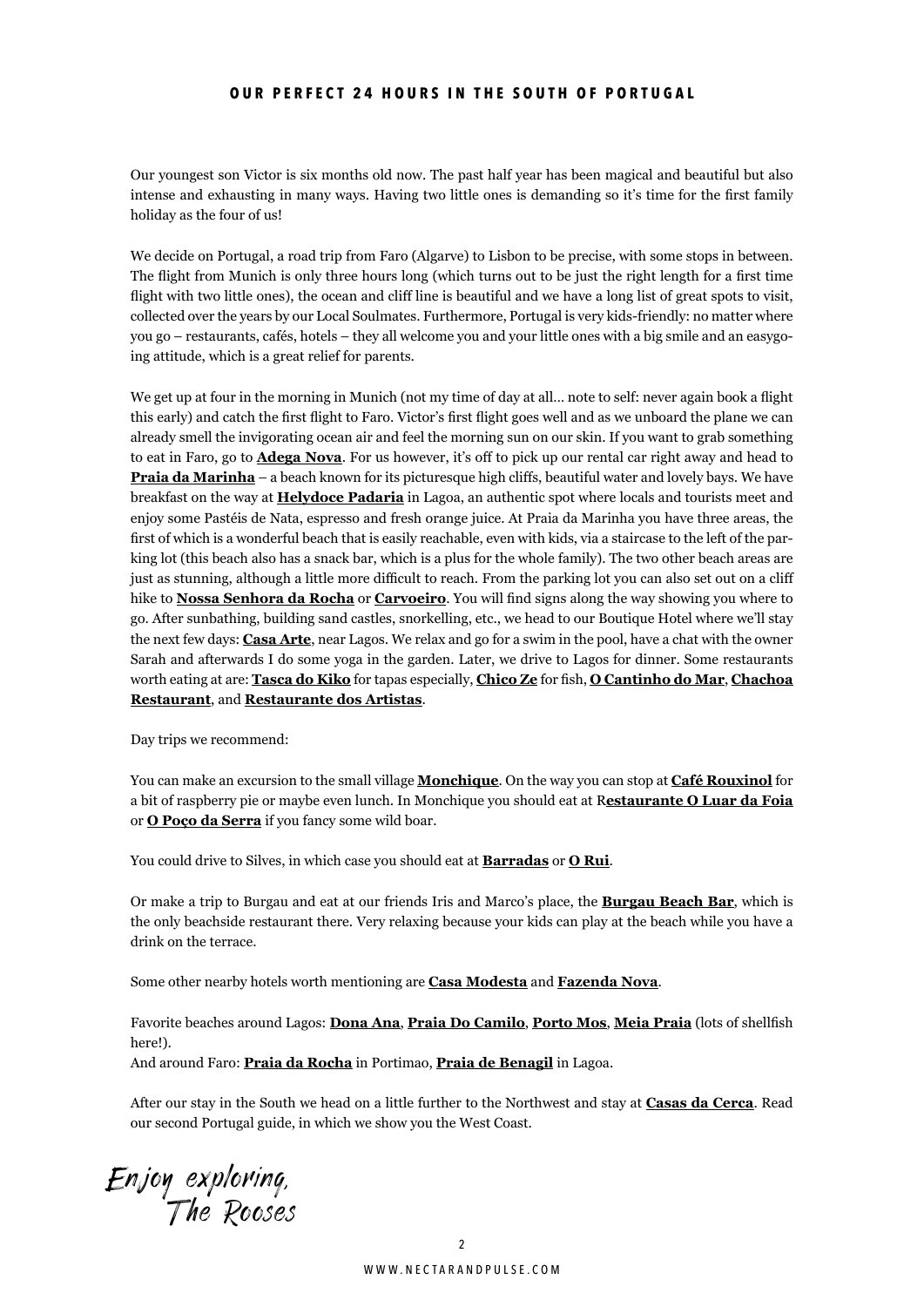#### **A dega N ova**

Restaurant R. Francisco Barreto 24, 8000-363 Faro, Portugal www.restauranteadeganova.com

The restaurant Adega Nova serves typical Portuguese food in an old warehouse location.



![](_page_2_Picture_4.jpeg)

# This beach is said to be one of the most wonderful and

**P raia D e Marinha**

Beach

quaint beaches in the world.

Praia da Marinha, Lagoa, Portugal

#### **H ely d oce P adaria in lagoa**

**N ossa S enhora D a R ocha**

Nossa Senhora da Rocha, Portugal

Arts & Culture

the beach and the sea.

CAFÉ

R. Francisco Sá Carneiro LE, 8400-386 Lagoa, Portugal www.facebook.com/pages/Helydoce/102552933162500

A lovely breakfast spot. Gorge on some delicious Pastéis de Nata!

A medieval castle from where you have fantastic views of

![](_page_2_Figure_11.jpeg)

![](_page_2_Figure_12.jpeg)

# www.nectarandpulse.com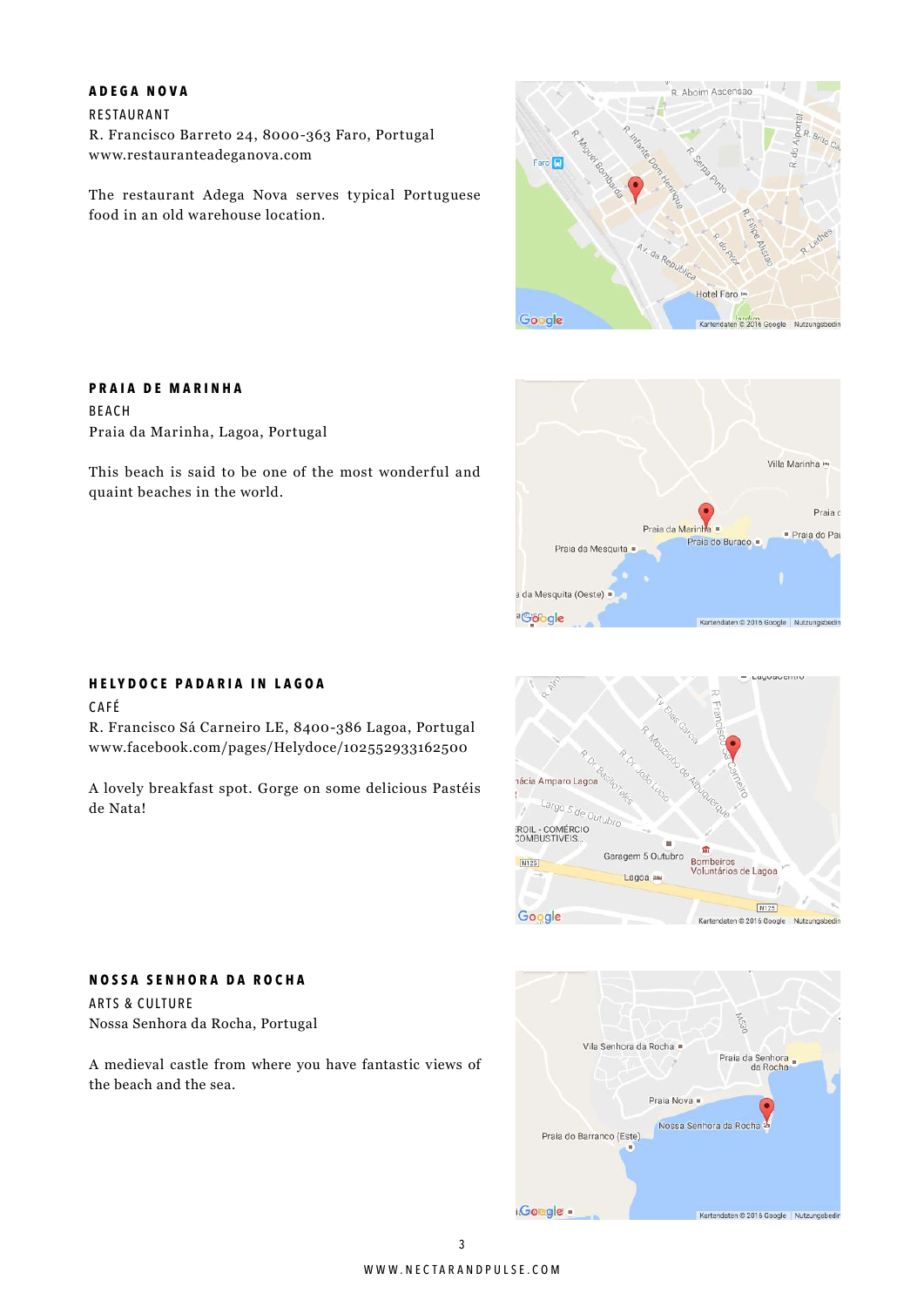**C afvoeiro FSCAPF** Carvoeiro, Portugal

Visit the little village Carvoeiro where you have plenty of opportunities to eat and drink or just stroll around.

![](_page_3_Figure_2.jpeg)

![](_page_3_Figure_3.jpeg)

**T aska D o K iko**

Restaurant

Casa Arte is located in a somewhat remote area and offers five beautiful rooms for guests to stay in. Truly a hidden gem, run with great love and passion by its friendly owners Sarah and Freek!

Estr. de São Roque A, 8600-315 Lagos, Portugal

www.facebook.com/tascadokiko

Enjoy great tapas here!

![](_page_3_Figure_5.jpeg)

![](_page_3_Figure_6.jpeg)

![](_page_3_Picture_7.jpeg)

**C hico Ze** Restaurant R. da Torre, 8600 Odiáxere, Portugal

At the Chico Ze great fish dishes are served in an authentic way.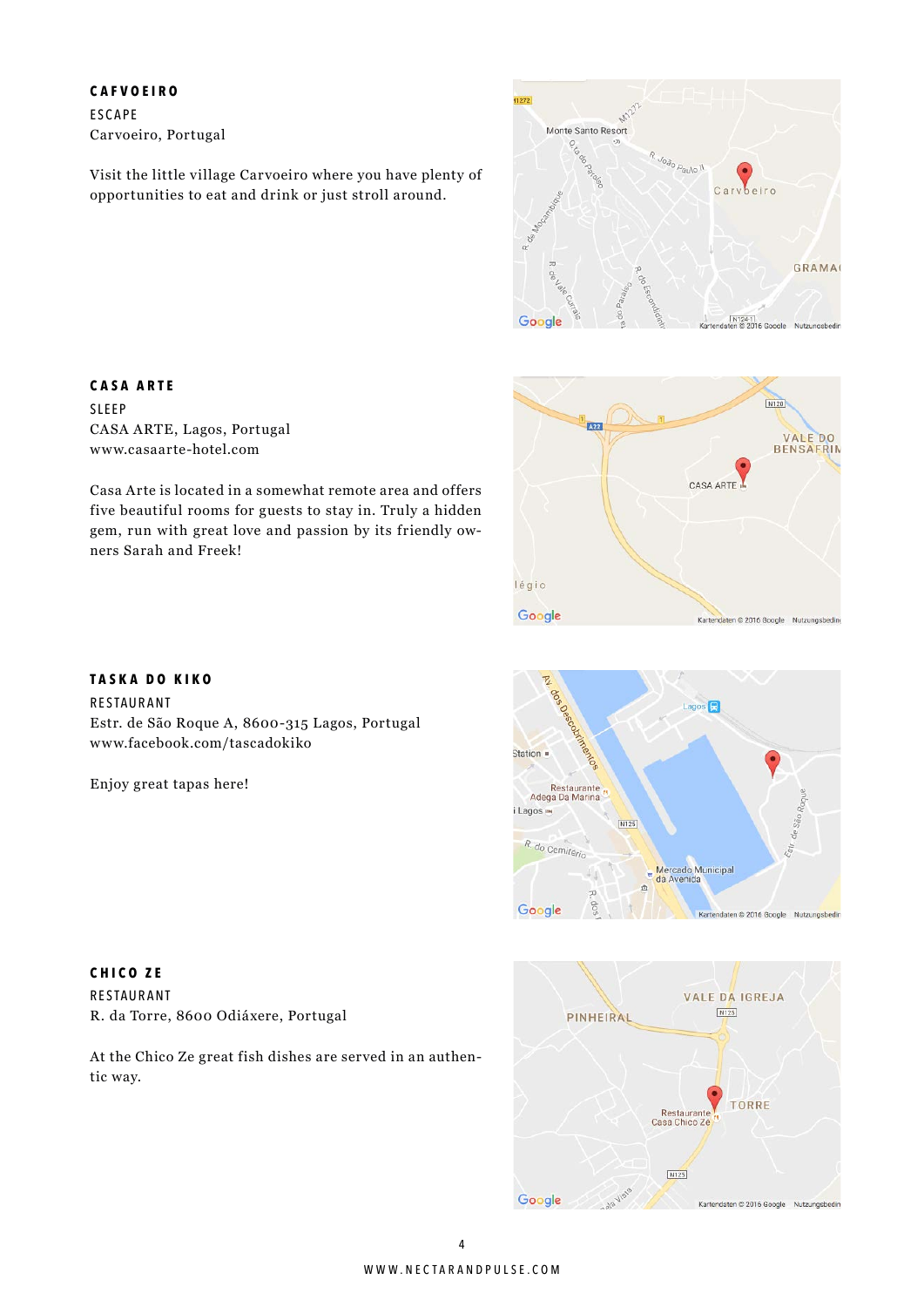#### **C antinho D o m a r**

**C hachao R estaurant**

www.cachoa.50megs.com/#\_=\_

Restaurant

Restaurant Rua do Alentejo, Armação de Pêra, Portugal

Estr. Funchal-Lagos, 8600 Lagos, Portugal

A top-notch restaurant in a beautiful setting!

A little farther away from Lagos but still worth a visit, owing to the excellent kitchen and service.

![](_page_4_Figure_3.jpeg)

![](_page_4_Figure_4.jpeg)

# **R estaurante D os A rtisas**

Restaurant R. Cândido dos Reis 68, Lagos, Portugal www.artistasrestaurant.com

Located at the old town of Lagos, this restaurant serves a delicious mix of regional and international cuisine.

**DI** Old To Best of Lago Merc o. **SAIRBITIRG** 面  $A_{t_{\partial/\partial i_{\partial}}}$ R. Prof. Luis de Azeved Espaco Jovem de Lagos in lare Google Kartendaten @ 2016 Google Nutzungsbedin

**Monchique ESCAPE** Monchique, Portugal

Monchique is a beautiful small village located in a mountainous region, offering great views from the two peaks of Foia and Picota. Another popular highlight of the area are the "Caldas de Monchique", the natural hot springs.

![](_page_4_Figure_11.jpeg)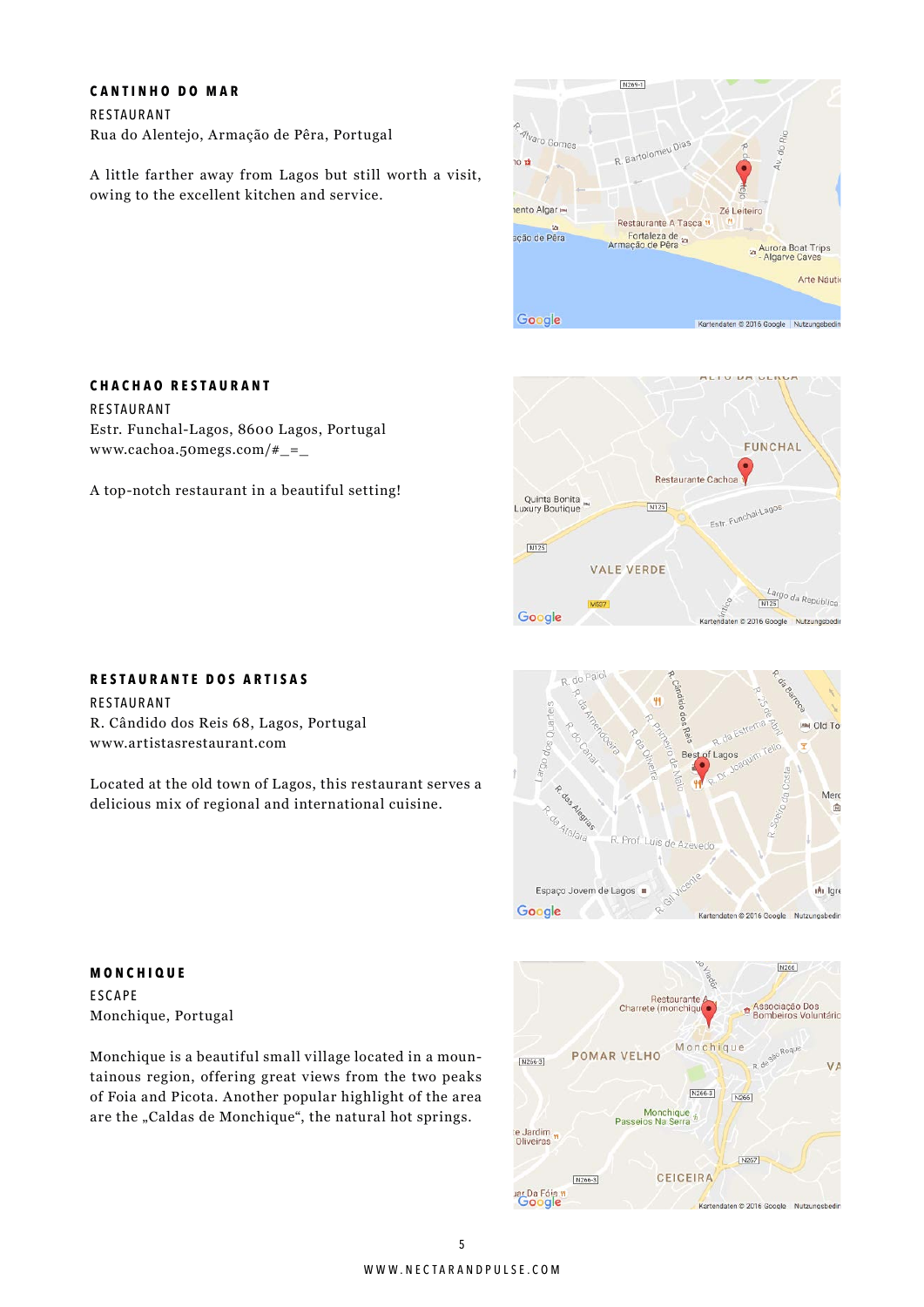## **C afé R ouxinol**

Restaurant N266 204z, 8550-232 Monchique, Portugal www.restaurantrouxinol.com

**R estaurante O L uar D a F oia**

N266-3 2, 8550 Monchique, Portugal www.facebook.com/LuarDaFoia

Restaurant

When it's still cold in the evenings, enjoy dinner in front of the wonderful open fireplace inside.

Come here for excellent Portuguese cuisine and an incre-

![](_page_5_Picture_3.jpeg)

#### $N266-3$ MONTES<br>DA FÓIA Monchio Passeios Na Su Restaurante Jardim<br>das Oliveiras  $\boxed{\text{N266-3}}$ CEL N266.3 Restaurante Luar Da Fó **CORTE PEREIRO** Vilafoîa m **MEIA VIAI** Google Kartendaten © 2016 Google Nutzungsbeding

**O P o c o D a S era** Restaurant N266, 8550, Portugal

dible view of the area.

We instantly felt welcome at this lovely hidden spot in the mountains, and the food they serve here is typical Portuguese home cooking. Yummy!

![](_page_5_Picture_7.jpeg)

**Barradas** Restaurant N124-1 604, 8300 Silves, Portugal www.obarradas.com/uk

Fine dining in a remote farmhouse.

![](_page_5_Picture_10.jpeg)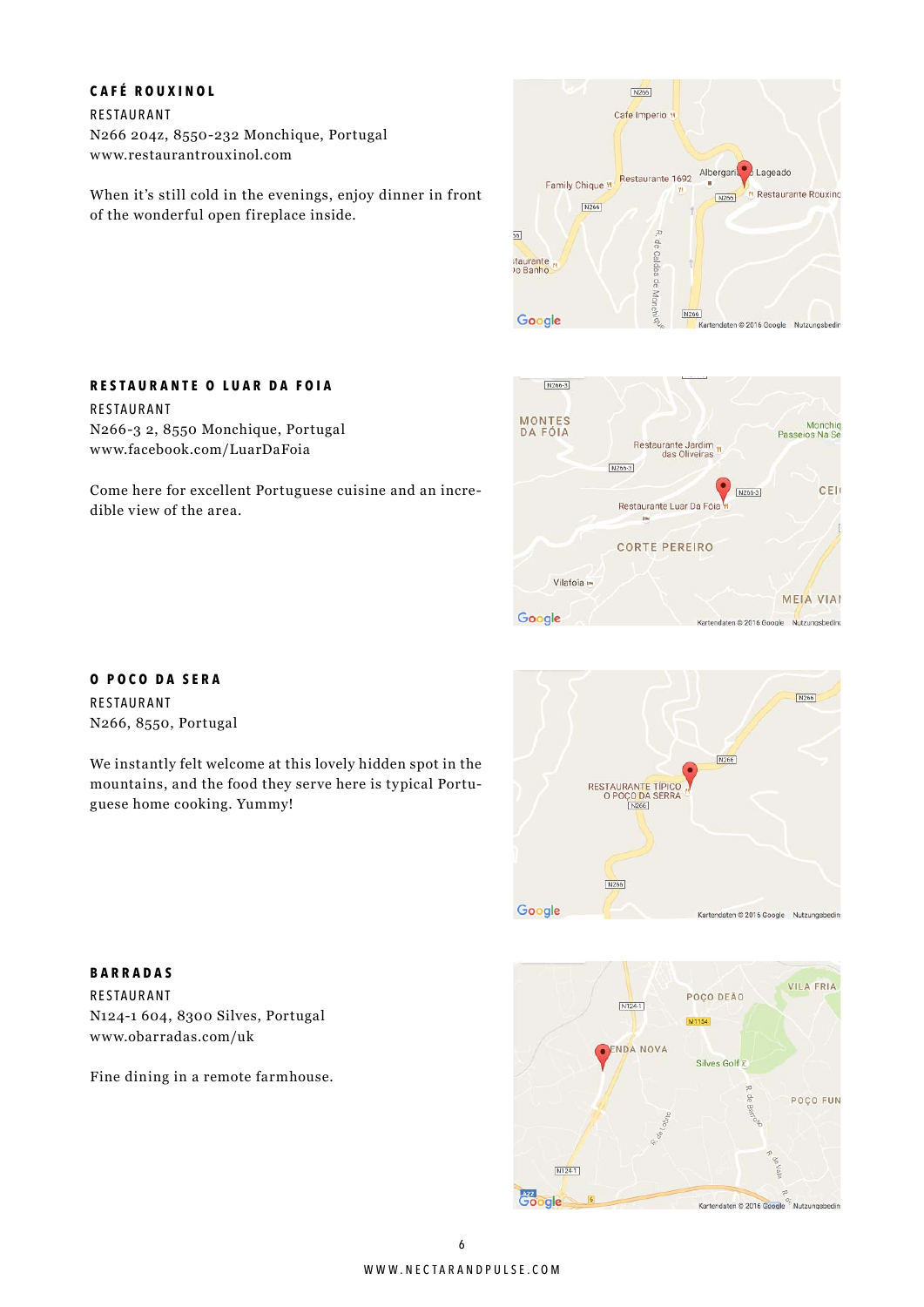#### **Marisqueira R u i**

Restaurant R. Comendador Vilarinho 27, Silves, Portugal www.marisqueirarui.pt

Another one of those absolutely great seafood restaurants in the Algarve!

![](_page_6_Picture_3.jpeg)

# Apartamentos<br>Turísticos Tempomar 14537 Casa Padaria perica Burgau<br>:os Turisticos HOTEL PRAIA Perfect Algarve,<br>Apartamentos Os Praia do Burgau to Google Kartendaten © 2016 Google Nutzungsbedi

## **Burgau Beach Bar**

Restaurant R. da Praia, Burgau, Portugal

Our friends Marco and Iris are doing a great job with this beach side restaurant where you can witness stunning sunsets while having a drink and watching your kids play in the sand.

# **C as Modesta**

SIFFP

Casa Modesta, Rua das Fontes Santas, Olhão, Portugal www.casamodesta.pt/en

Casa Modesta perfectly combines clean minimalist architecture and interior design with the traditional way of life of the Algarve. Simply beautiful!

![](_page_6_Picture_12.jpeg)

![](_page_6_Figure_13.jpeg)

**F a z enda N ova** Sleep EM514 642X, 8800-509, Portugal www.fazendanova.eu

Stay at this heavenly boutique hotel and indulge in all their luxurious amenities.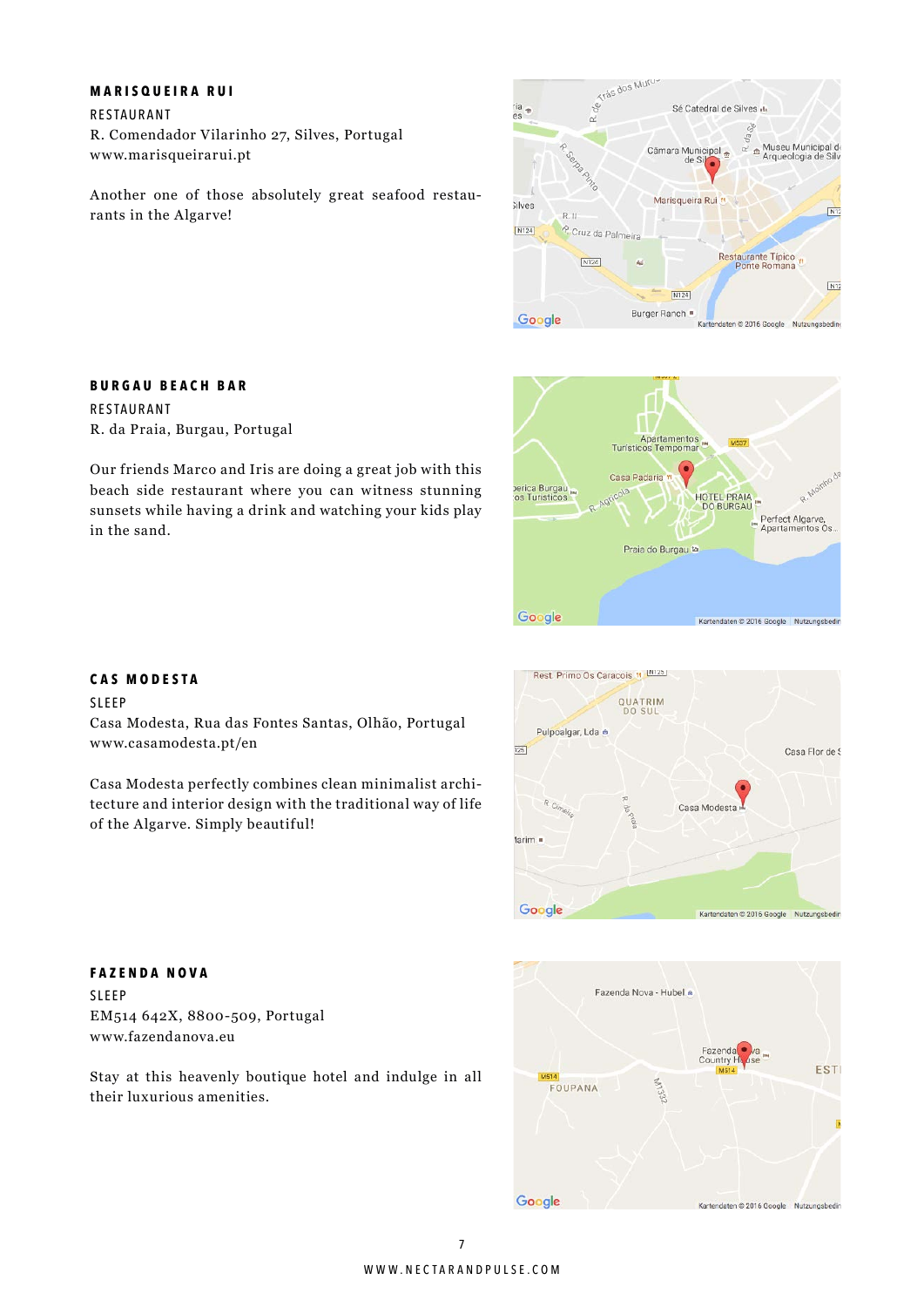#### **D ona A n a**

**P r a ia D o C a m ilo**

Beach

bad&e2id=83

Beach Praia Dona Ana, Lagos, Portugal

This magical beach with its golden sand, crystal clear water and high cliffs is within walking distance of Lagos city centre.

![](_page_7_Figure_3.jpeg)

![](_page_7_Figure_4.jpeg)

![](_page_7_Figure_5.jpeg)

![](_page_7_Picture_6.jpeg)

Samerstraße 55, 83122 Samerberg, Germany

www.samerberg.de/index.php?rubrik=3&seite=natur-

Another natural pool in a wonderful remote area, about

**P raia D e P orto D e Mos** Beach Praia de Porto Mós, Portugal

one hour from Munich by car.

Perfect for surfing and wind surfing!

**P raia D a R ocha** Beach Praia da Rocha, Portimão, Portugal

Next to the Praia da Rocha are many small restaurants and cafés for a nice lunch break on a long beach day.